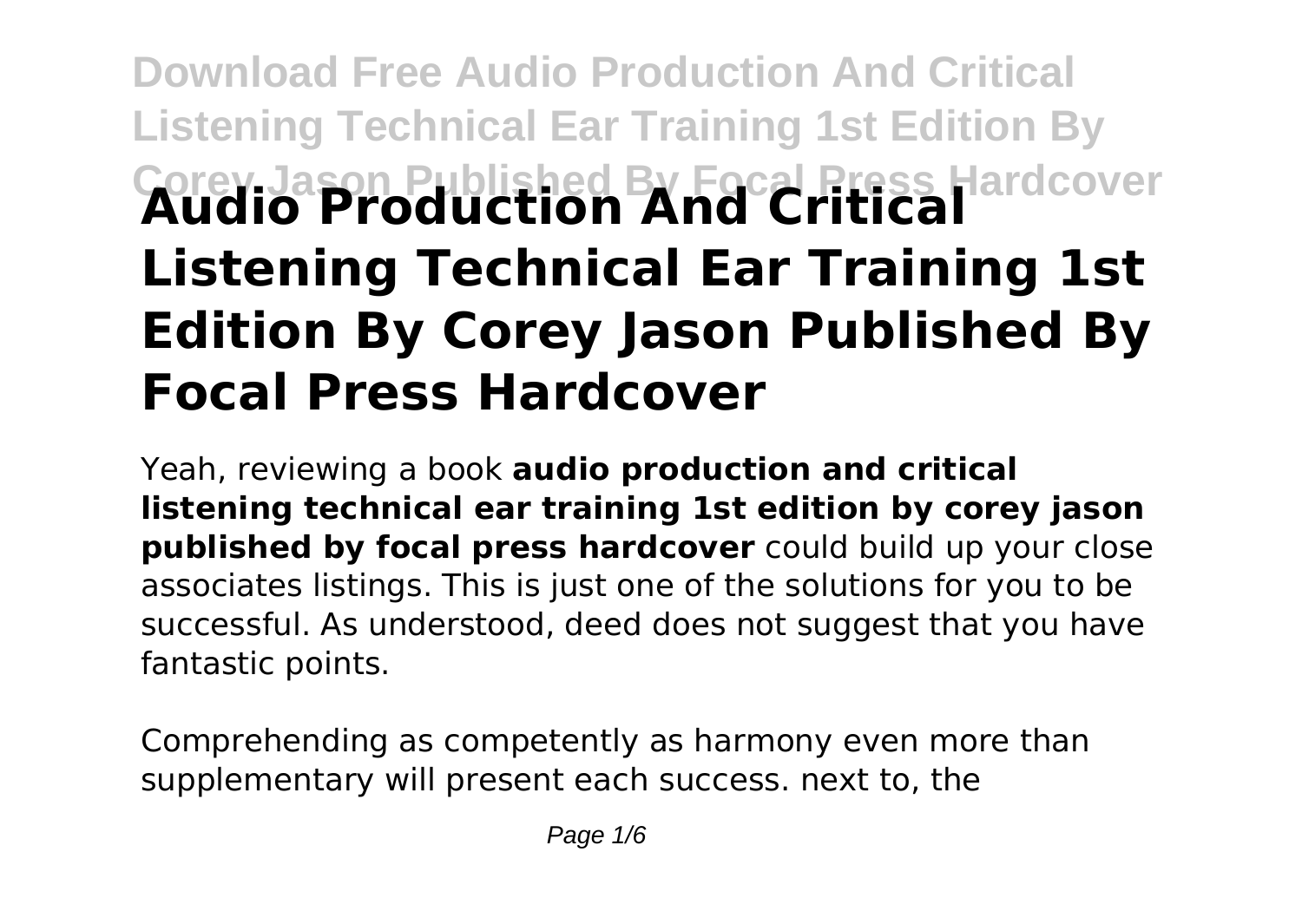**Download Free Audio Production And Critical Listening Technical Ear Training 1st Edition By Geclaration as well as keenness of this audio production and ver** critical listening technical ear training 1st edition by corey jason published by focal press hardcover can be taken as well as picked to act.

To stay up to date with new releases, Kindle Books, and Tips has a free email subscription service you can use as well as an RSS feed and social media accounts.

## **Audio Production And Critical Listening**

Digital Music Production (12 credits) (CIP# 0610020304) Audiovisual Production (15 credits) (CIP# 0610020303) Audio Electronics Specialist (24 credits) (CIP# 0610020301) Start Right. Degree-seeking students enrolling at Valencia for the first time will have a limited range of courses from which to choose for their first 18 college-level credits.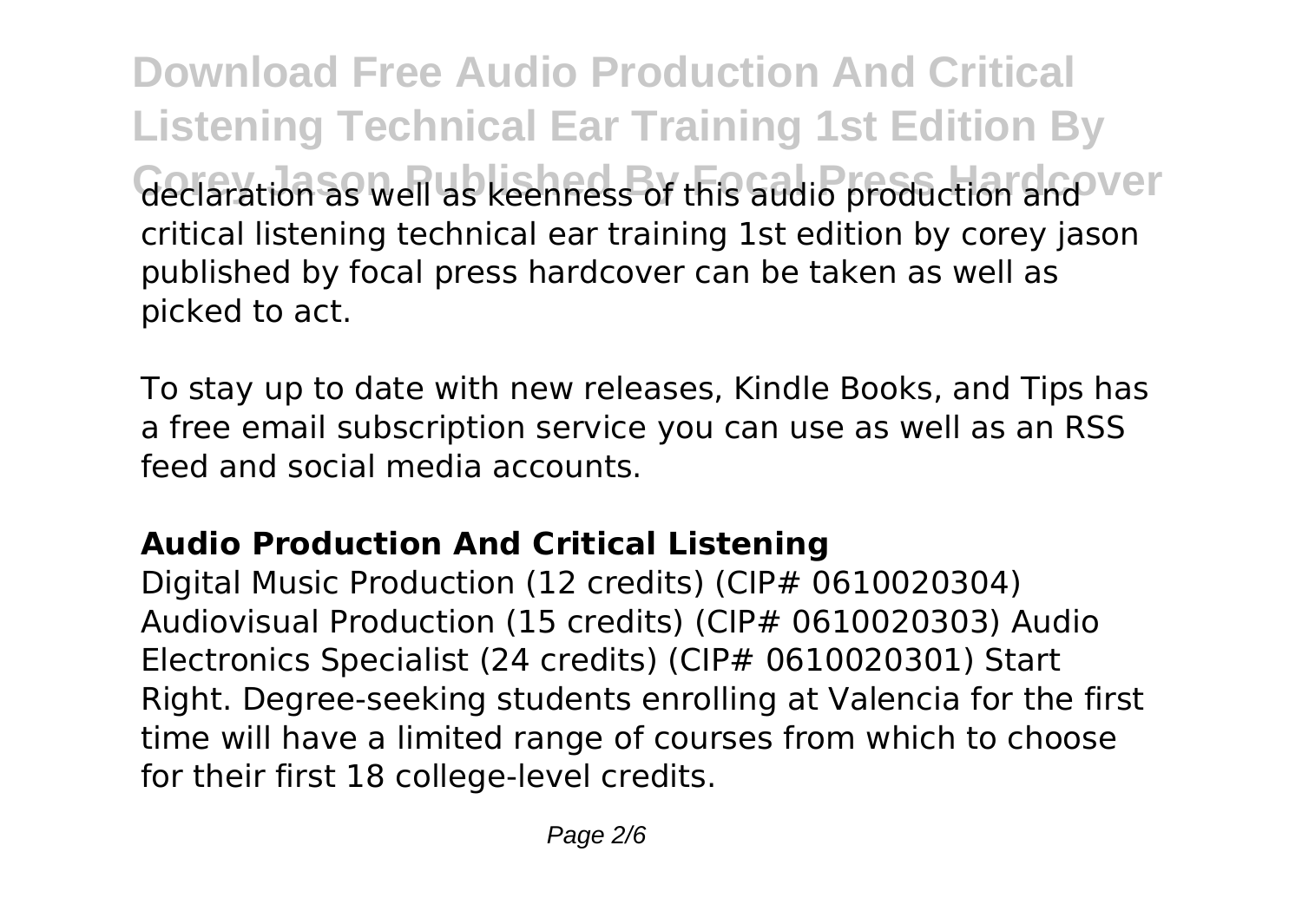**Download Free Audio Production And Critical Listening Technical Ear Training 1st Edition By Sound and Music Technology | Valencia College** ardcover Critical Role Productions, LLC is a multimedia production company incorporated in 2015 by the members of the creatorowned streaming show Critical Role.The first two shows from the company, Critical Role and Talks Machina, originally premiered on Geek & Sundry.The company moved to their own studio space in 2018, and began putting out new shows on their own Twitch and YouTube channels.

### **Critical Role Productions - Wikipedia**

ADAM Audio continues to change the game of professional monitoring, their ranges of respected monitors and subwoofers the recipients of rave reviews and appreciation from audio experts and recording engineers worldwide. Everything we do is in step with the company's ambitious mission statement: "always raising audio reproduction standards".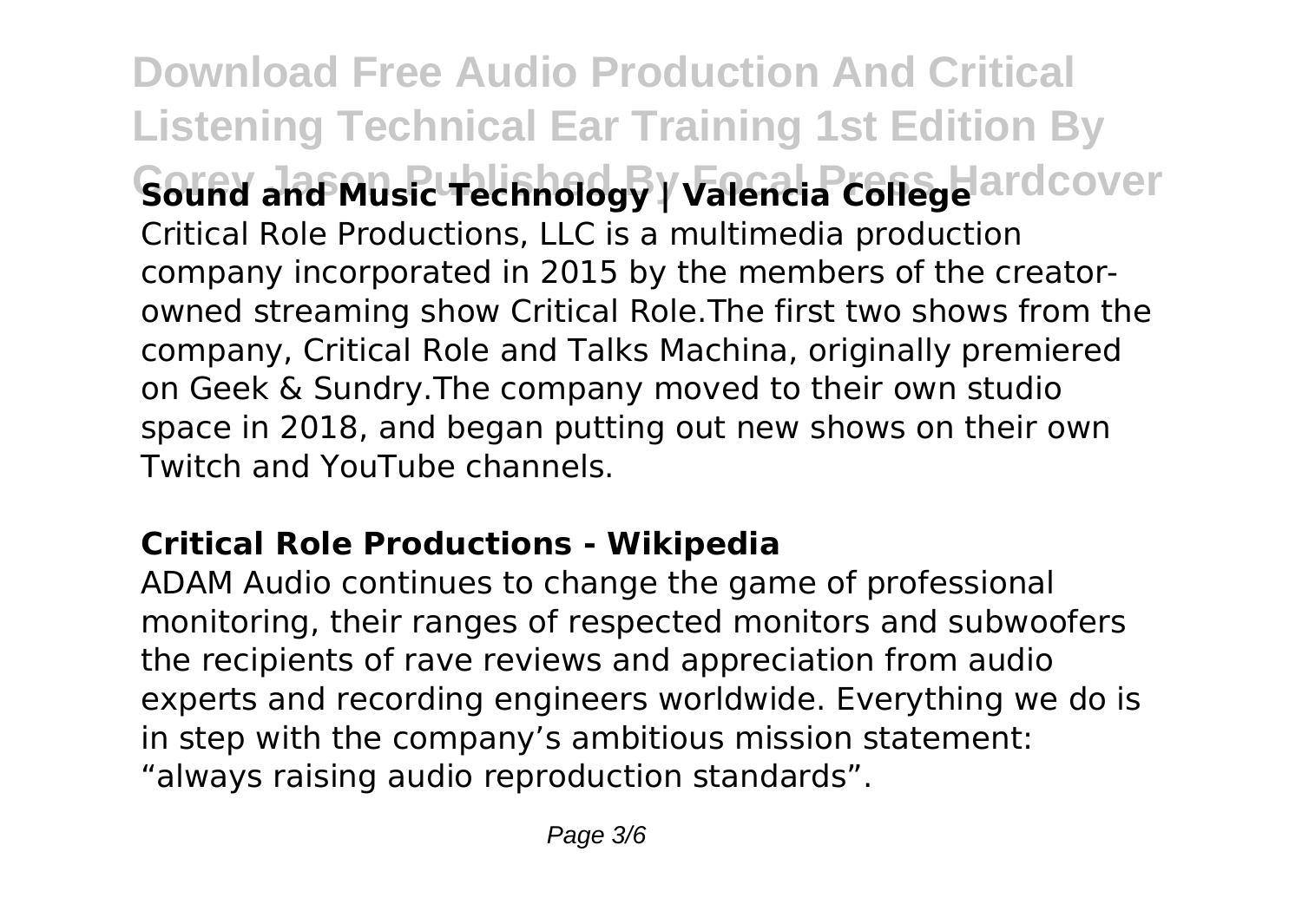**Download Free Audio Production And Critical Listening Technical Ear Training 1st Edition By GBAW AUdio PHigh Precision Studio Monitors Handberlin ...**

Learning about music production gives you the understanding that you need to go forward and record and produce professional sounding music and audio. Today's music and audio industry has significantly advanced with technology, and it's critical to keep up with what's new and relevant in the field.

#### **Top Music Production Courses - Learn Music Production**

**...**

Engineering and production of all the critical components are made either in-house or under our careful supervision at the best facilities in Europe. Our products are built to the exacting standards that Scandinavian manufacturers are rightly famous for, this ensures carefree ownership and a lifetime enjoying your Guru loudspeakers.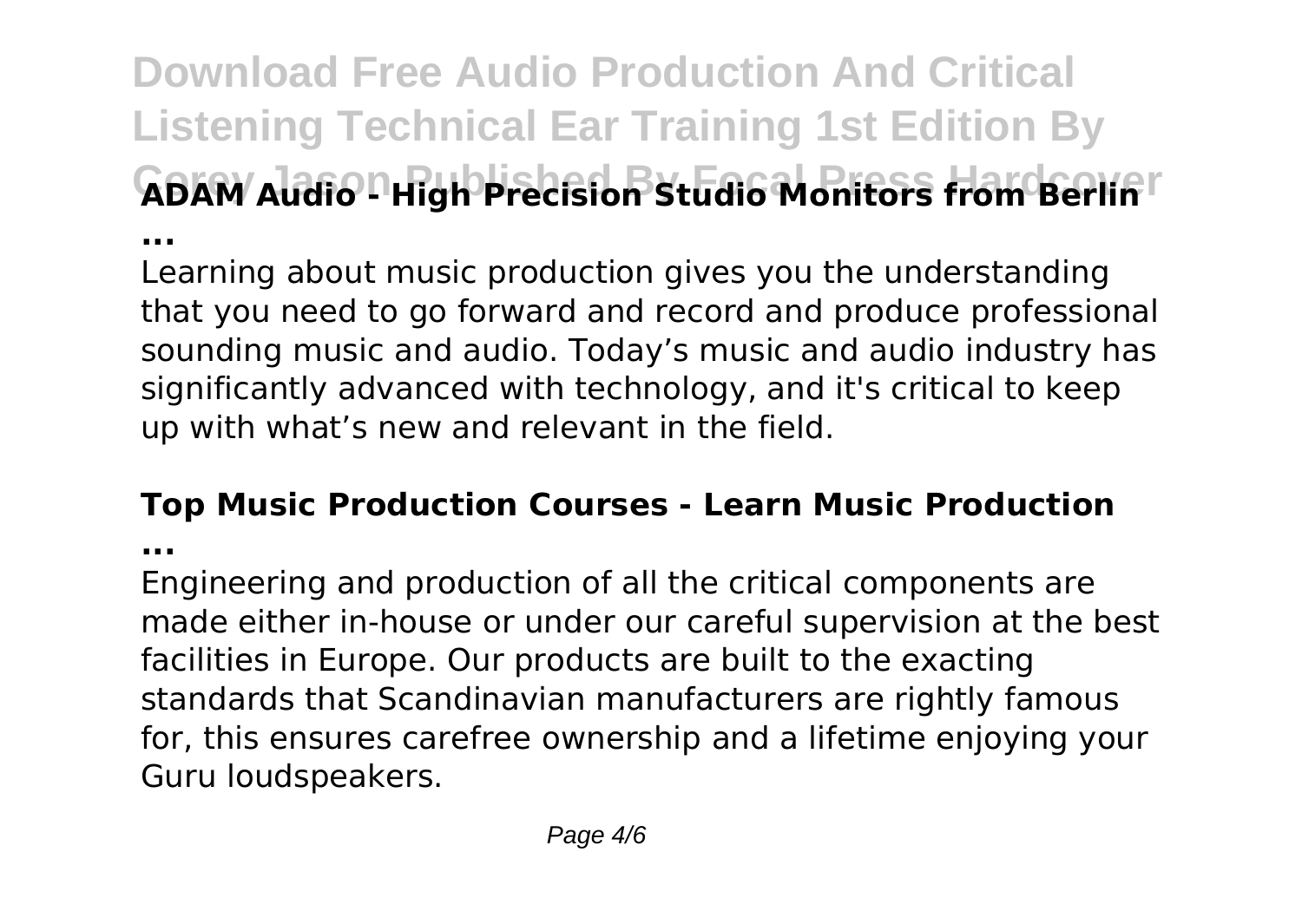**Download Free Audio Production And Critical Listening Technical Ear Training 1st Edition By Gure X<sub>u</sub>lason Published By Focal Press Hardcover** HD 650 – A benchmark for total audio immersion, the HD 650 reproduces the subtle details in your music with the same confidence as the highlights. With a fluid signature tuned for hours of fatigue-free listening, it is the headphone to reach for when the music matters most.

#### **HD 650 - Sennheiser**

Moving through all manner of music, from Ryuichi Sakamoto's film score for The Staggering Girl, to Lightnin' Hopkins Live At Newport, to Miles Davis' A Tribute To Jack Johnson, to Metz's Atlas Vending, I was continually engaged with the makings of the music, never once falling into critical listening mode due to perceived shortcomings.

**DALI Oberon 3: a passive for the masses? | Darko.Audio** The T7V is a two-way studio monitor designed for vertical use in